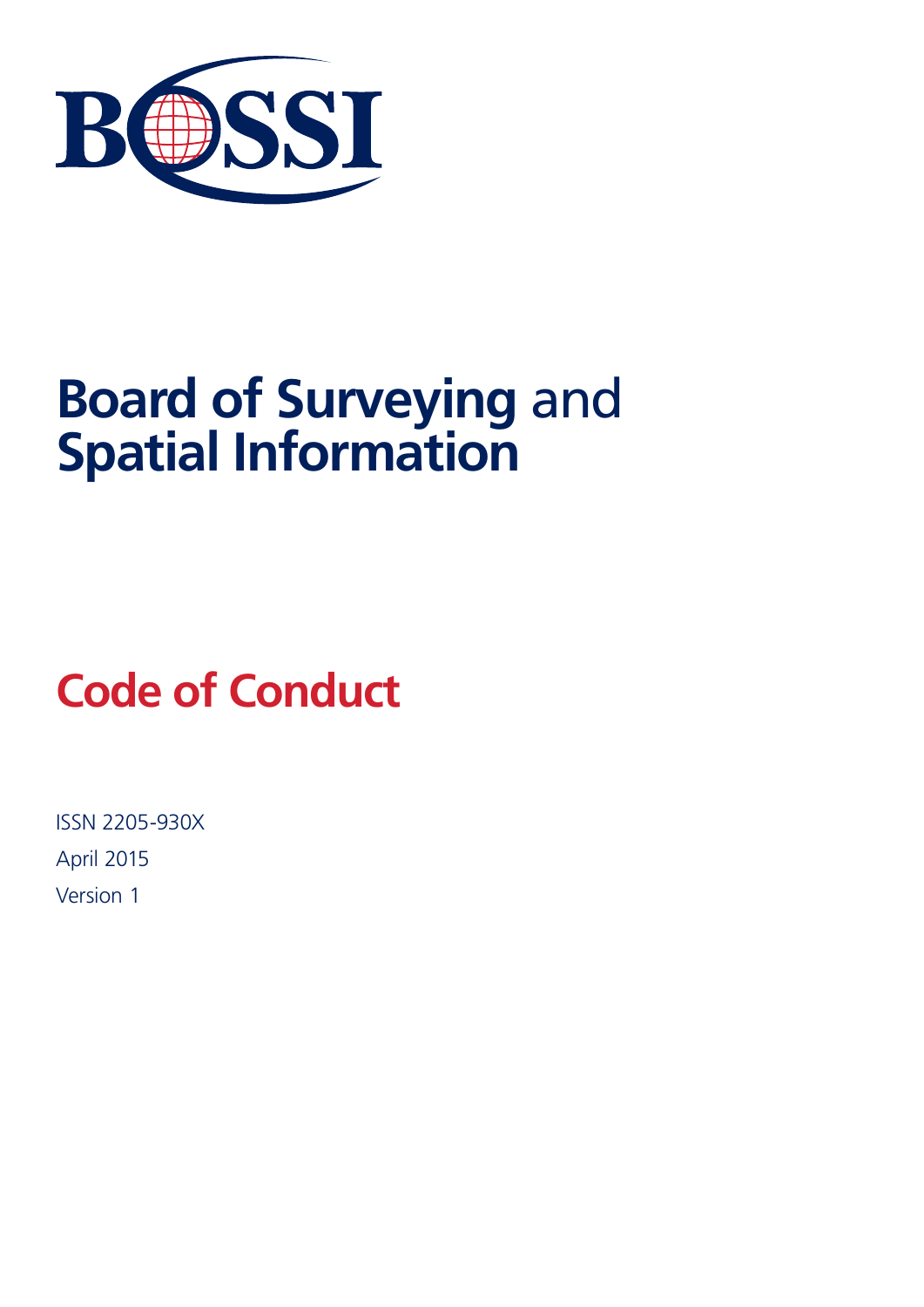Title: Board of Surveying and Spatial Information Code of Conduct ISSN: 2205-930X Board of Surveying and Spatial Information www.bossi.nsw.gov.au

#### **Copyright**



© Crown in right of New South Wales through the Board of Surveying and Spatial Information 2015.

This copyright work is licensed under a Creative Commons Australia Attribution 3.0 licence,

[http://creativecommons.org/licenses/by-nd/3.0/au/](http://creativecommons.org/licenses/by-nd/3.0/au) 

Any enquiries relating to the policy may be address to the Board of Surveying and Spatial Information at [BOSSI@lpi.nsw.gov.au](mailto:BOSSI%40lpi.nsw.gov.au?subject=)

Author: Board of Surveying and Spatial Information

#### **Disclaimer**

This information is correct at the date of publication; changes after the time of publication may impact upon the accuracy of the material. Any enquiries relating to this publication may be addressed to the BOSSI Secretariat BOSSI@lpi.nsw.gov.au

Land and Property Information

346 Panorama Avenue

Bathurst NSW 2795

or

PO Box 143

Bathurst NSW 2795

T: 02 6332 8238 F: 02 6332 8240

April 2015

P15/14/099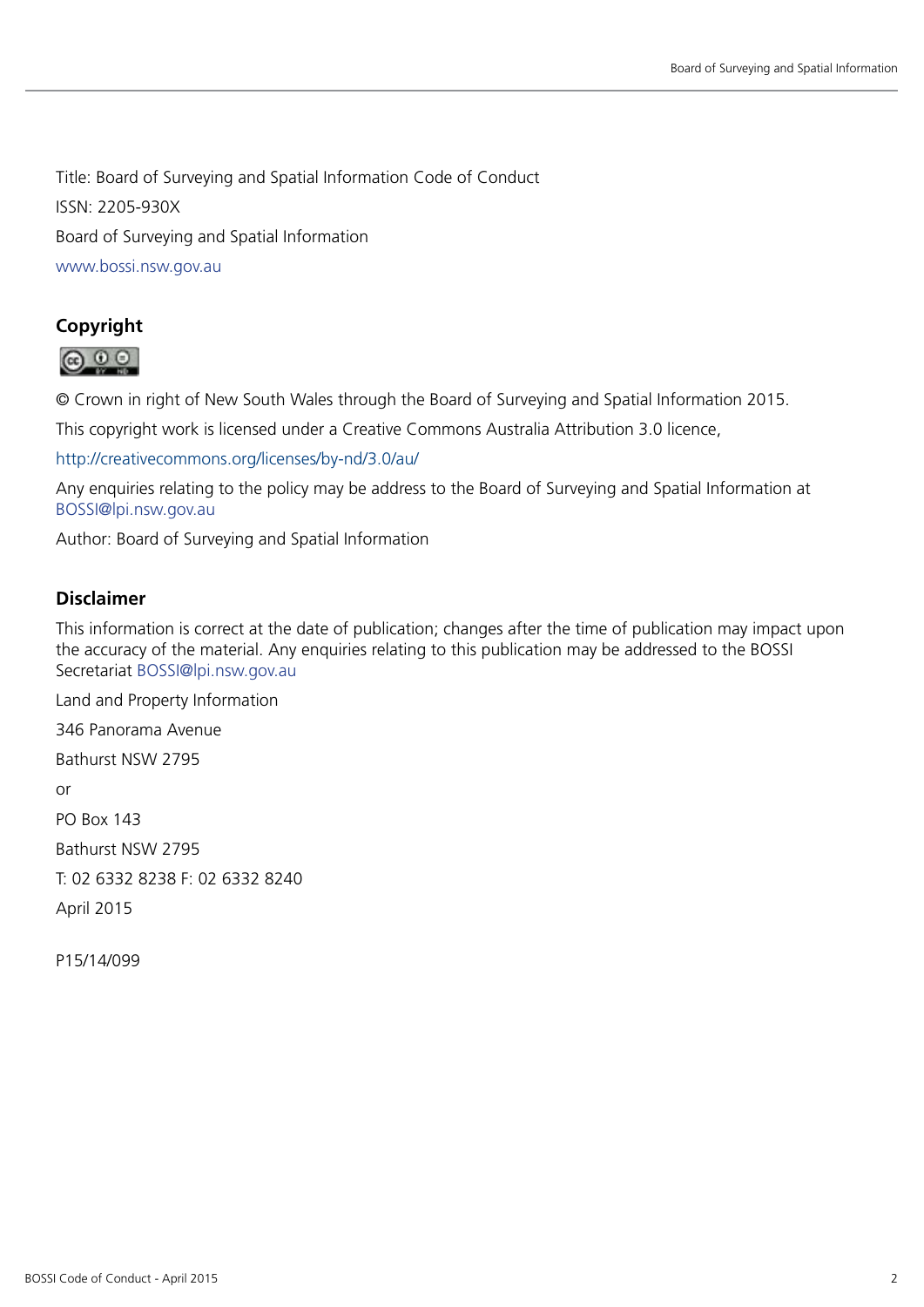## **Document summary**

#### **Document control**

| <b>Document</b> | Date amended                                      |
|-----------------|---------------------------------------------------|
| Status          | First version in new format                       |
| Version         |                                                   |
| Version Date    | April 2015                                        |
| Author          | <b>Board of Surveying and Spatial Information</b> |
| Owner           | Board of Surveying and Spatial Information        |

#### **Change history**

| <b>Version</b> | Version date      | <b>Authorised by Change details</b> |              |
|----------------|-------------------|-------------------------------------|--------------|
|                | <b>April 2015</b> | Surveyor General                    | New document |
|                |                   |                                     |              |
|                |                   |                                     |              |

### **Approval**

| <b>Name</b>     | <b>Role</b>      | Section the be approved |
|-----------------|------------------|-------------------------|
| Michael Spiteri | Registrar, BOSSI | Whole document          |
|                 |                  |                         |
|                 |                  |                         |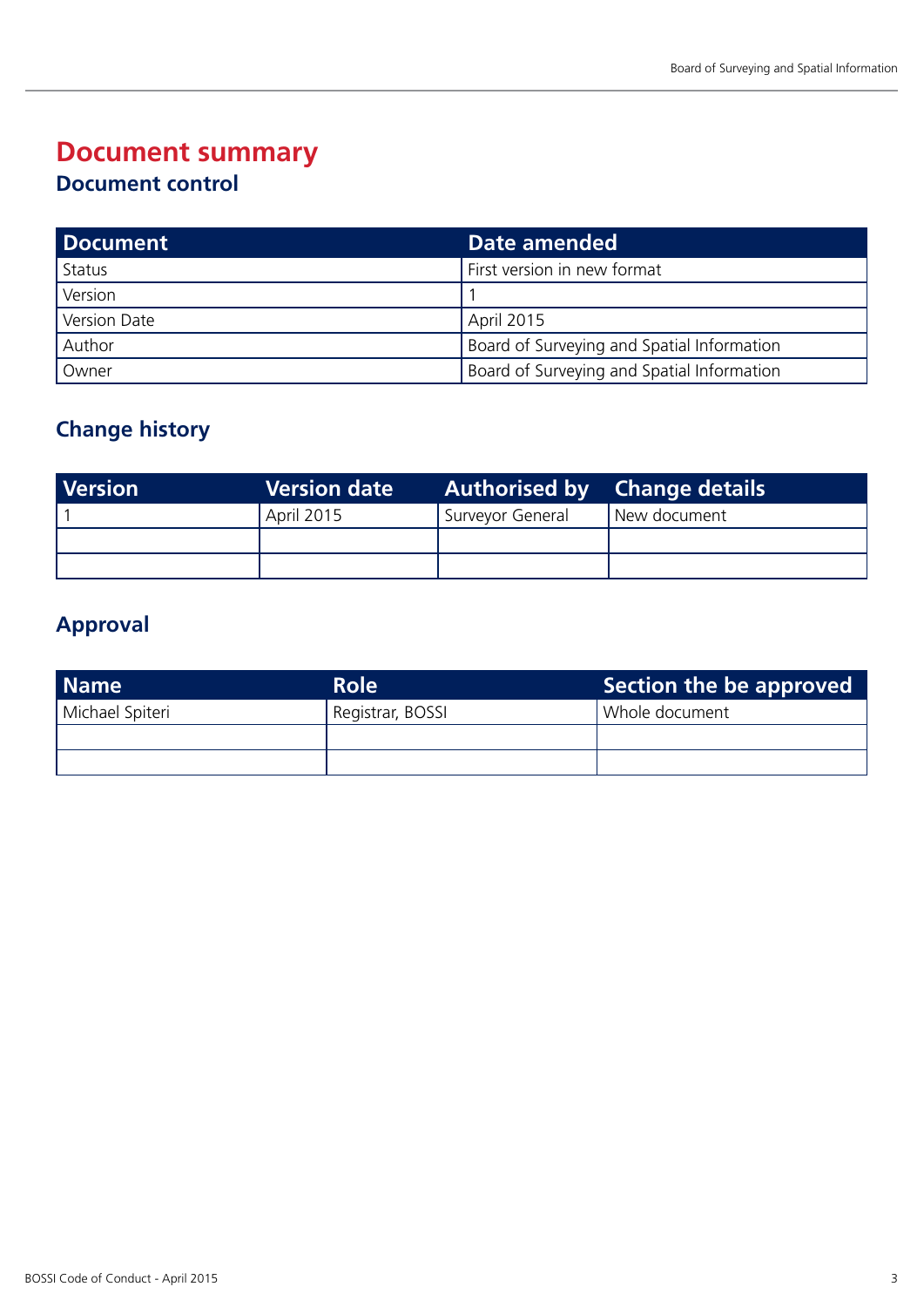## **Contents**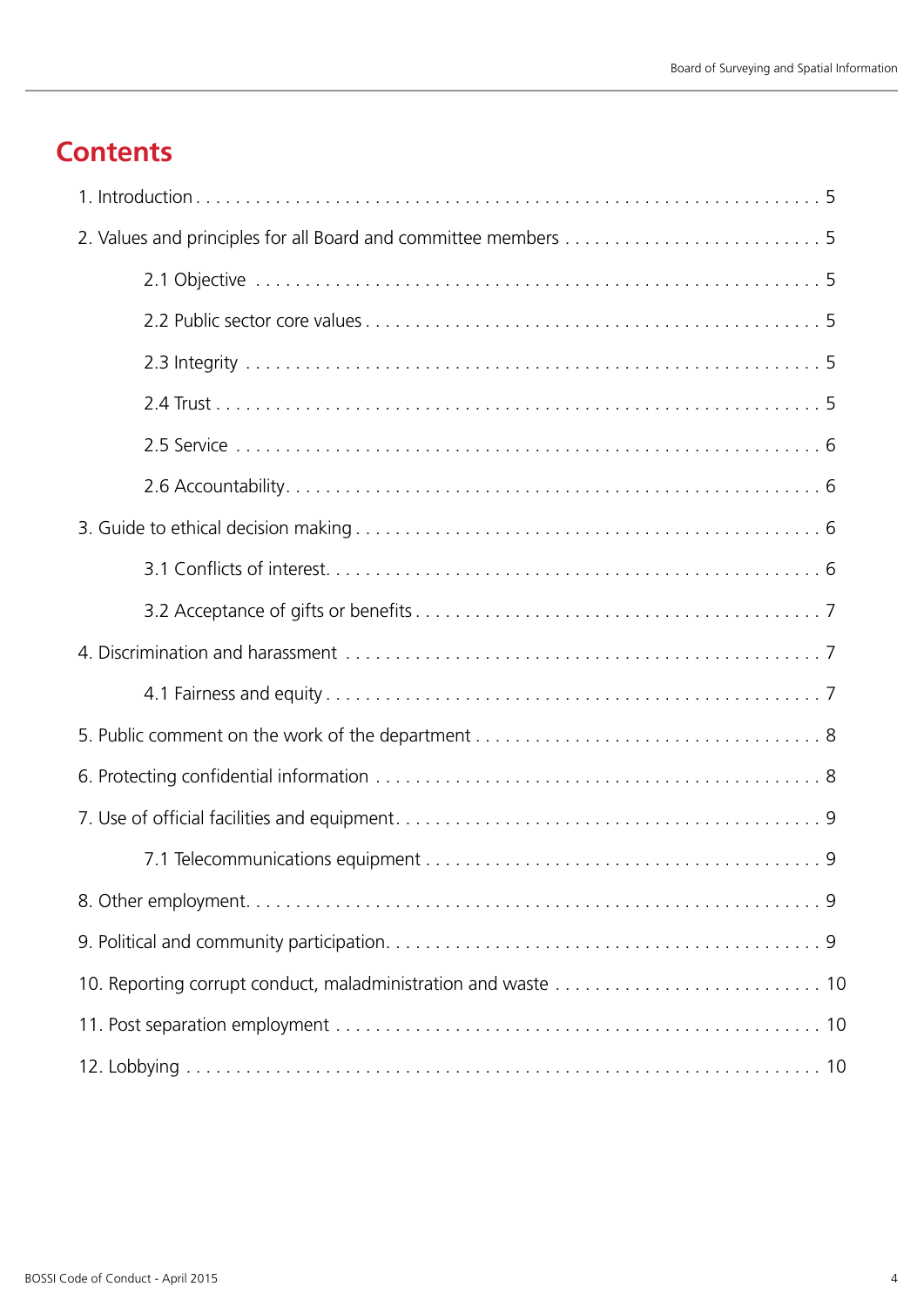## <span id="page-4-0"></span>**1. Introduction**

The Board of Surveying and Spatial Information (BOSSI) has adopted this Code of Conduct to guide the Board and its committees in the exercise of their responsibilities in the service of its shareholders, customers and other stakeholders.

The principles set out in this Code of Conduct are in addition to and are not intended to change or interpret any laws or the application of the Board's Constitution. The Board will review this Code of Conduct at least annually and, if appropriate, revise this Code of Conduct from time to time.

The Code of Conduct delineates the values and principles of the Board and its committees.

## **2. Values and principles for all Board and committee members**

The *Government Sector Employment Act 2013* sets out the following Ethical Framework for the public sector.

#### **2.1 Objective**

The Ethical Framework:

- (a) recognises the role of the public sector in preserving the public interest, defending public value and adding professional quality and value to the commitments of the government of the day, and
- (b) establishes an ethical framework for a merit-based, apolitical and professional public sector that implements the decisions of the government of the day.

#### **2.2 Public sector core values**

The core values for the public sector and the principles that guide their implementation are as follows:

- (a) Integrity
- (b) Trust
- (c) Service
- (d) Accountability

#### **2.3 Integrity**

- (a) Consider people equally without prejudice or favour.
- (b) Act professionally with honesty, consistency and impartiality.
- (c) Take responsibility for situations, showing leadership and courage.
- (d) Place the public interest over personal interest.

#### **2.4 Trust**

- (a) Appreciate difference and welcome learning from others.
- (b) Build relationships based on mutual respect.
- (c) Uphold the law, institutions of government and democratic principles.
- (d) Communicate intentions clearly and invite teamwork and collaboration.
- (e) Provide apolitical and non-partisan advice.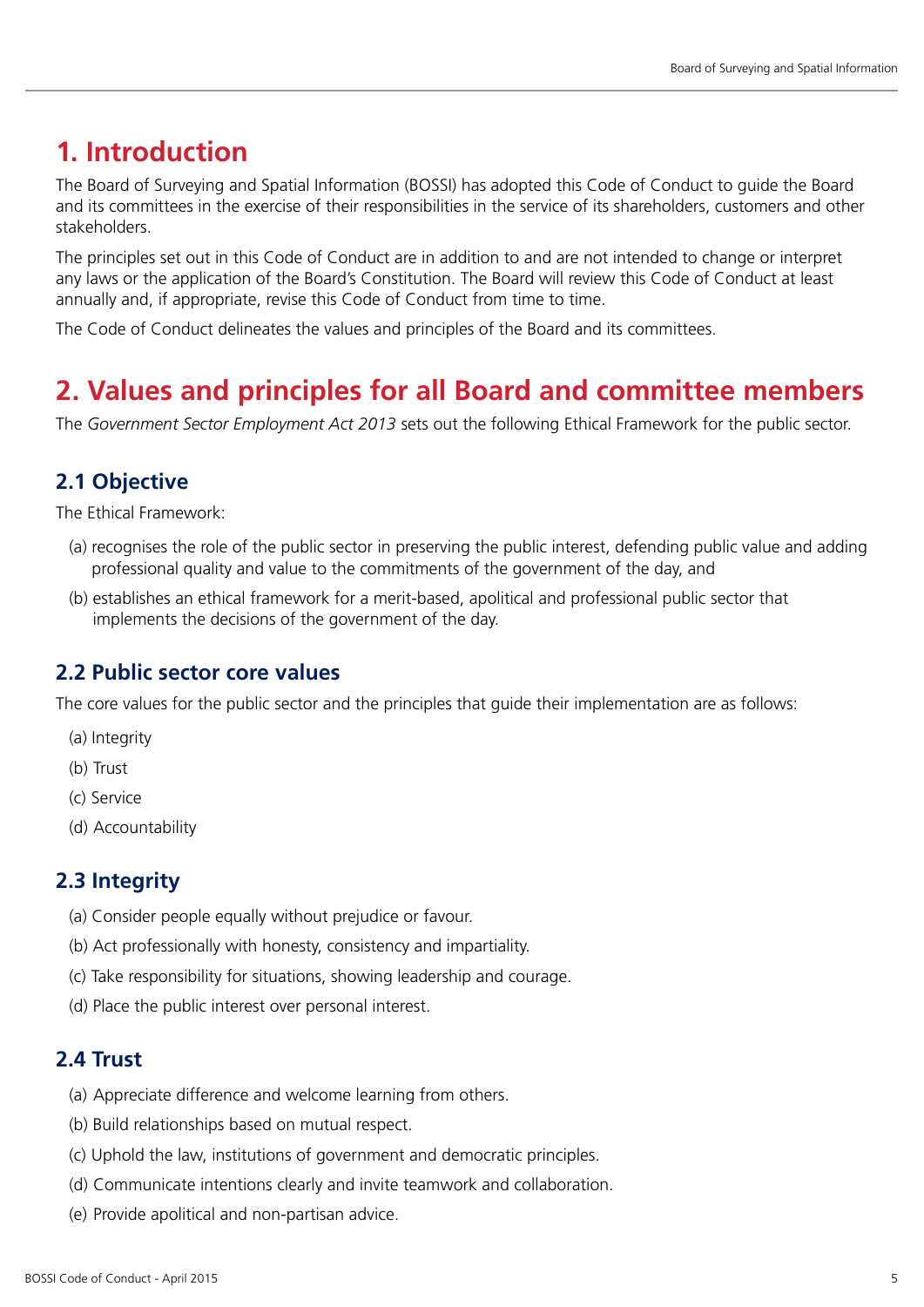#### <span id="page-5-0"></span>**2.5 Service**

- (a) Provide services fairly with a focus on customer needs.
- (b) Be flexible, innovative and reliable in service delivery.
- (c) Engage with the not-for-profit and business sectors to develop and implement service solutions.
- (d) Focus on quality while maximising service delivery.

#### **2.6 Accountability**

- (a) Recruit and promote staff on merit.
- (b) Take responsibility for decisions and actions.
- (c) Provide transparency to enable public scrutiny.
- (d ) Observe standards for safety.
- (e) Be fiscally responsible and focus on efficient, effective and prudent use of resources.

## **3. Guide to ethical decision making**

To assist in fostering a climate of ethical awareness, conduct and decision-making in Board matters, Board and committee members may find it useful to refer to or consider, either by themselves or in consultation with other Board and committee members, the following five points:

- 1. Is the decision or conduct lawful?
- 2. Is the decision or conduct consistent with government policy and in line with the Board's objectives and code of conduct?
- 3. What will be the outcomes be for the Board or committee member, the Board and other parties?
- 4. Do these outcomes raise a conflict of interest or lead to private gain at public expense?
- 5. Can the decision or conduct be justified in terms of the public interest and would it withstand public scrutiny?

#### **3.1 Conflicts of interest**

Conflicts of interest exist when it is likely that a Board or committee member could be influenced, or could be perceived to be influenced by a personal interest in carrying out their public duty. Conflicts of interest that lead to partial decision-making may constitute corrupt conduct.

Some related interests that may give rise to a conflict of interest include:

- financial interests in a matter the Board deals with or having friends or relatives with such an interest that the Board or committee member is aware of
- personal beliefs or attitudes that influence the impartiality of advice given
- personal relationships with the people the department is dealing with or investigating that go beyond the level of a professional working relationship
- other employment that comprise the integrity of the Board or committee member and the Board and
- party political activities or making adverse political comments that relate to the Board's work.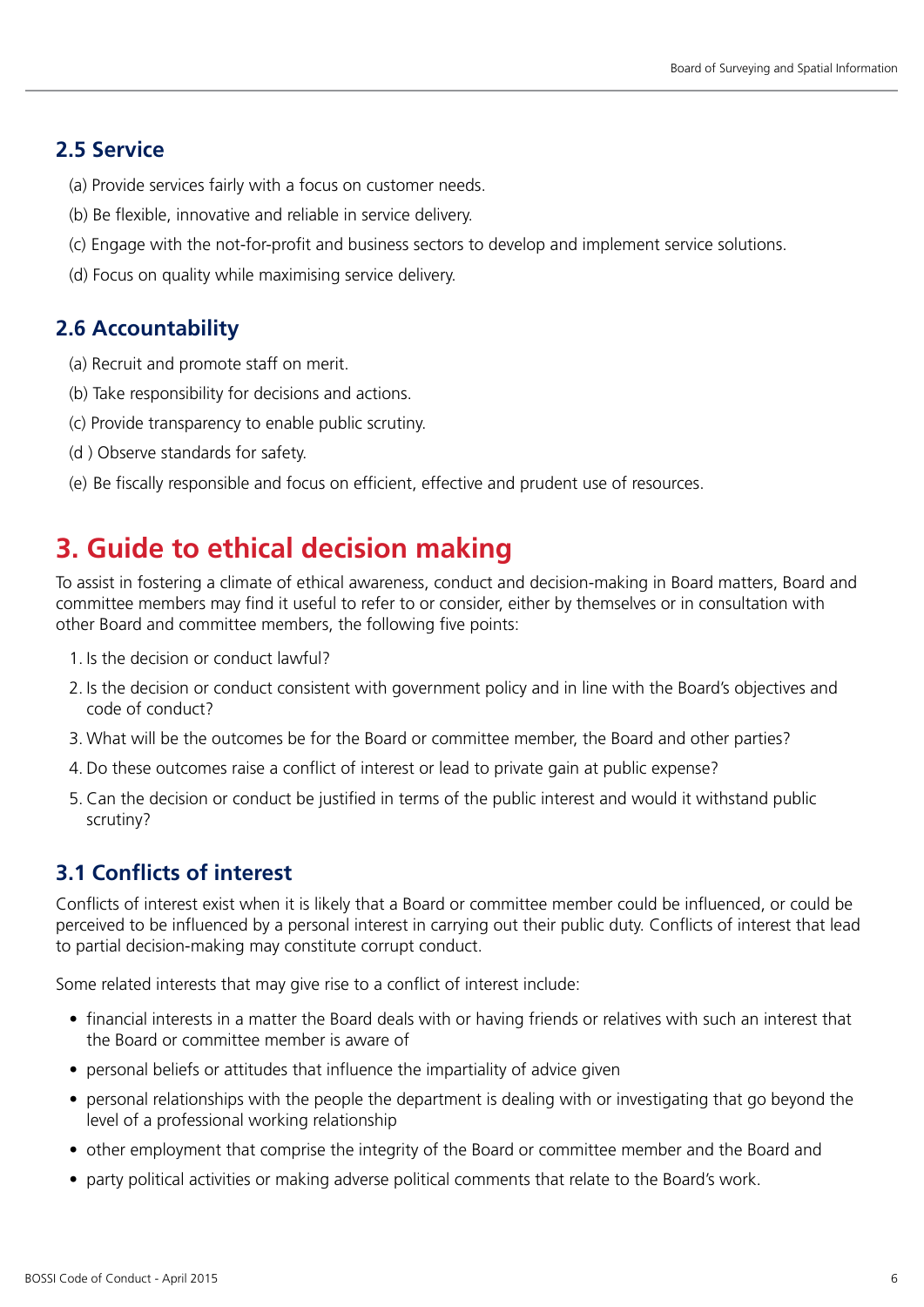<span id="page-6-0"></span>A Board or committee member may often be the only person aware of the potential for conflict. It is therefore their responsibility to avoid any financial or other interest that could compromise the impartial performance of their duties, and disclose any potential or actual conflicts of interest to the Board.

If Board or committee members are uncertain whether a conflict exists, they should discuss the related interest matter with the Chair of the Board or committee and attempt to resolve any conflicts of interest that may exist.

To resolve any conflicts of interest that occur, or could occur, a range of options is available depending on the significance of the conflict. These options include:

- recording the details of the disclosure and taking no further action because the potential for conflict is minimal or can be eliminated by disclosure or effective supervision
- the Board or committee member relinquishing the personal interest and
- the Board or committee member transferring (at no disadvantage in their terms and conditions of employment) from the area of work or particular task where the conflict arises.

Disputes over alleged conflicts of interests may be resolves through the Board's normal grievance handling procedures.

#### **3.2 Acceptance of gifts or benefits**

Board or committee members should not accept a gift or benefit that is intended to, or likely to, cause them to act in a partial manner in the course of their duties. The Board may approve the acceptance of token gifts or benefits under certain circumstances provided that there is no possibility that the recipient might be, or might appear to be, compromised in the process.

Board or committee members should advise the Board if they believe they have been offered a bribe or if they have been offered or received a favour or benefit. Board or committee members dealing with or having access to sensitive investigations or commercially sensitive information should be particularly alert to inappropriate attempts to influence them.

## **4. Discrimination and harassment**

Board or committee members must not harass or discriminate against their colleagues or members of the public on the grounds of sex, marital status, race, colour, nationality, ethnic or national origin, ethno-religious identity, descent, age, disability, homosexuality, transsexuality or carer's responsibilities. Such harassment or discrimination may constitute an offence under the *Anti-Discrimination Act 1977*. In addition, Board or committee members must not harass or discriminate on the grounds of political conviction.

The Board must make sure that the workplace is free from all forms of harassment and discrimination. They should understand and apply the principles of equal employment opportunity and ensure that Board and committee members are informed of these principles. The Board should also take all necessary steps, such as training and other active measures, to prevent and deal with harassment and discrimination in their work area.

#### **4.1 Fairness and equity**

Issues or cases being considered by Board or committee members should be dealt with consistently, promptly and fairly. This involves dealing with matters in accordance with approved procedures, in a non-discriminatory manner, and in conformity with natural justice.

When using any discretionary powers, Board or committee members should ensure that they take all relevant facts into consideration, have regard to particular merits of each case, and not take irrelevant matters or circumstances into consideration.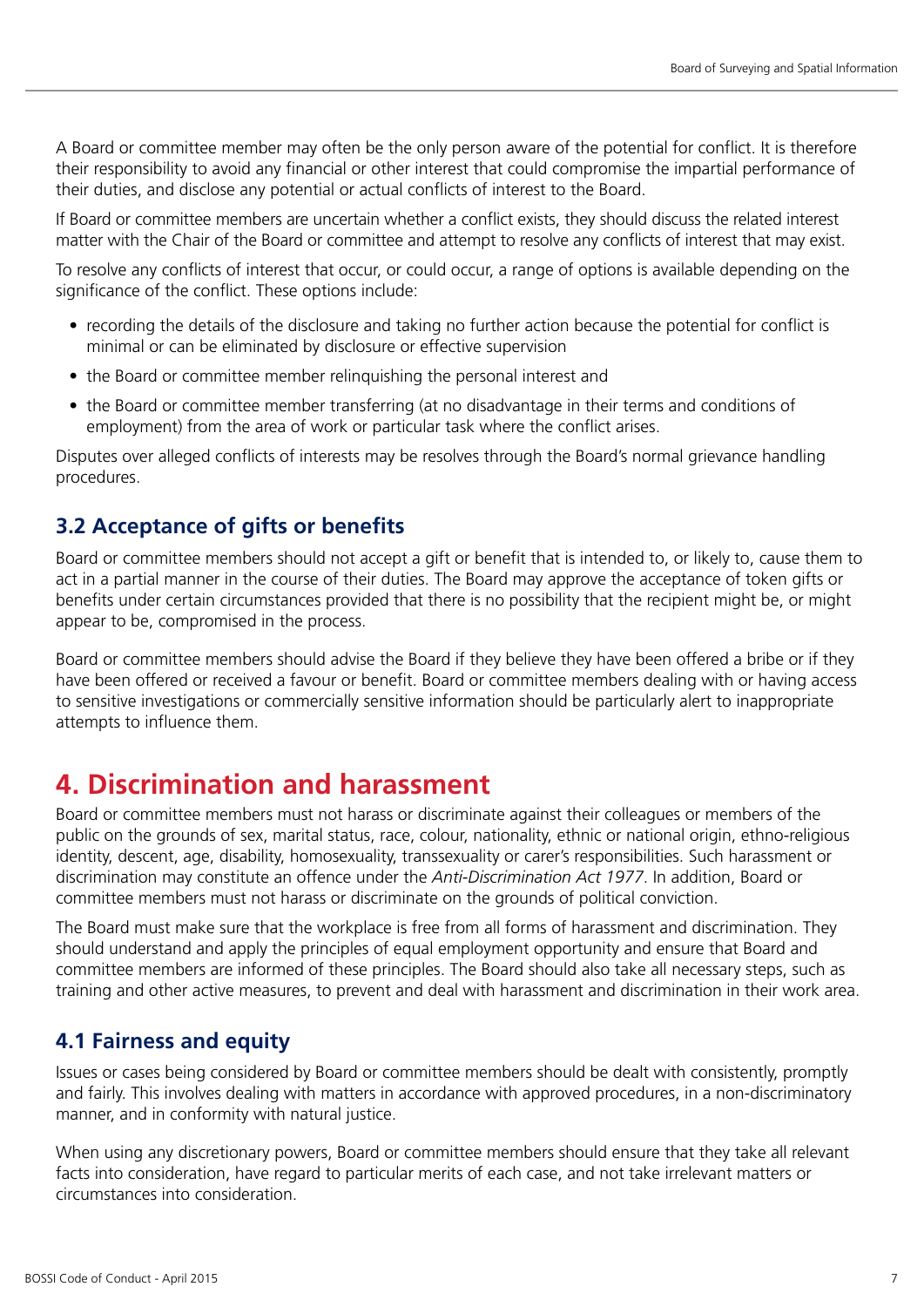## <span id="page-7-0"></span>**5. Public comment on the work of the department**

Public comment by Board or committee members includes public speaking engagements, comments on radio and television or in letters to newspapers, and expressing views in books, journals or notices if it is expected that the comments will spread to the community at large.

Board and committee members, as individual members of the community, have the right to make public comment and enter into public debate on political and social issues. However, there are some circumstances in which this is inappropriate. For example, situations when the public comment, although made in a private capacity, may appear to be an official comment on behalf of the Board. In such circumstances, Board and committee members should preface their remarks with a comment that they are made in a private or professional capacity and do not represent the official view of the Board.

Board and committee members should follow the procedures established by the Board for making public comment on the work of the Board. As a general rule, they can disclose official information that is normally given to members of the public seeking that information, but should only disclose other official information or documents when:

- in the course of their duties
- when proper authority has been given
- required to, or authorised, do so by law or
- when called to give evidence in court.

In these cases comments made by Board and committee members should be confined to factual information and should not, as far as possible, express an opinion on official policy or practice unless required to do so by the circumstances of the particular situation (for example, when asked to do so in court).

## **6. Protecting confidential information**

The Board must have clearly documented procedures regarding the storage, disclosure and distribution of confidential or sensitive personal, commercial or political information. Board and committee members that handle such information should follow these procedures and must take special precautions to make sure that it is not disclosed without clear authority. Official information must only be used for the work-related purpose intended and not for personal benefit.

Unless authorised to do so by legislation, Board and committee members must make sure that they do not disclose or use any confidential information without official approval. Unauthorised disclosures may cause harm to individuals or give an individual or the Board an improper advantage. The integrity and credibility of the Board may also be damaged if it appears unable to keep its information secure.

All Board and committee members must make sure that confidential information, in any form (such as computer files), cannot be accessed by unauthorised people and that sensitive information is only discussed with people, either within or outside the Board, who are authorised to have access to it.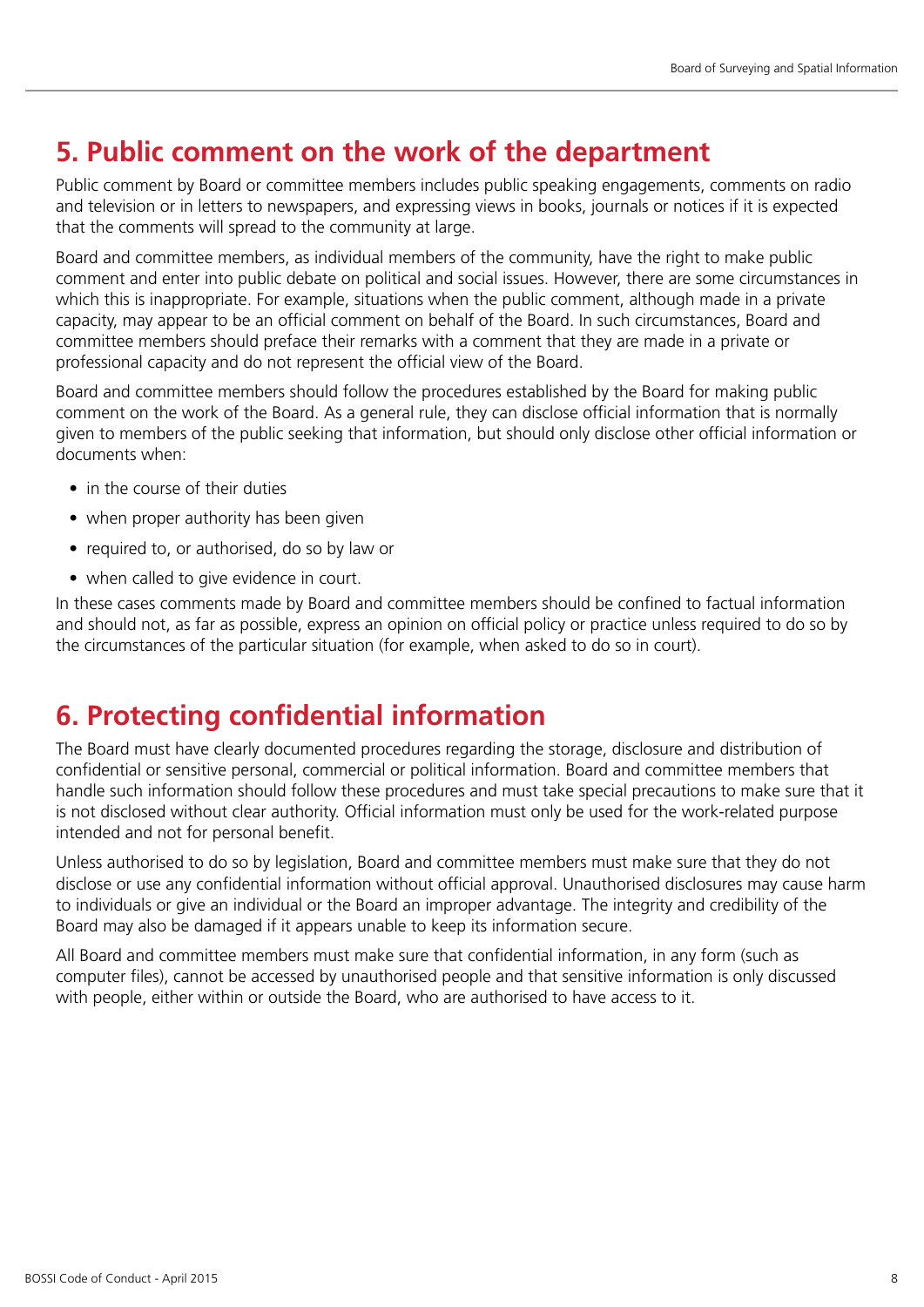# <span id="page-8-0"></span>**7. Use of official facilities and equipment**

Board and committee members are expected to be efficient and economical in their use and management of public resources, including their own work time. They should be scrupulous in their use of public property and services.

Official facilities and equipment should only be used for private purposes when official permission has been given. This may include short private local telephone calls and limited private use of facsimile equipment that does not disrupt official work.

The Board may also approve the use of facilities, such as meeting rooms and equipment, by non-profit professional and community organisations in which Board and committee members are volunteers as long as there is no significant cost to the Board.

#### **7.1 Telecommunications equipment**

The Board and its members should be aware of the *Use of Communication Devices Circular* (B1999\_005) and its associated directives the policy and *Guidelines for the use by staff of Employer Communication Devices*  (D1999\_007) and *Protocol for Acceptable use of the Internet and Electronic Mail* (D1999\_008).

### **8. Other employment**

Employees of departments covered by the *Government Sector Employment Act 2013* must have the approval of their department head before they engage in any form of paid employment outside their official duties. As far as practicable, public authorities should adopt this policy.

Board and committee members must also carefully consider whether the organisation offering them additional employment may adversely affect the performance of their Public Service duties and responsibilities or give rise to a conflict of interest. This applies whether they are working full time, part time or only temporarily employed.

# **9. Political and community participation**

Board and Committee members must make sure that any participation in party political activities does not conflict with their primary duty as a public employee to serve the government of the day in a politically neutral manner.

This is important because of the need to maintain Ministerial and public confidence in the impartiality of the actions taken and advice given by public employees. What is considered appropriate by the Board in any particular case will depend on the nature of the issue, the position held by the Board or committee member, the extent of the Board or committee member's participation, and their public prominence.

If Board and committee members become aware that a potential conflict of interest has arisen or might arise, they should inform the Board immediately and may have to stop the political activity or withdraw from the areas of their work where the conflict is occurring.

Within the context of the requirements of this code, Board and committee members are free to fully participate in voluntary community organisations and charities and in professional associations.